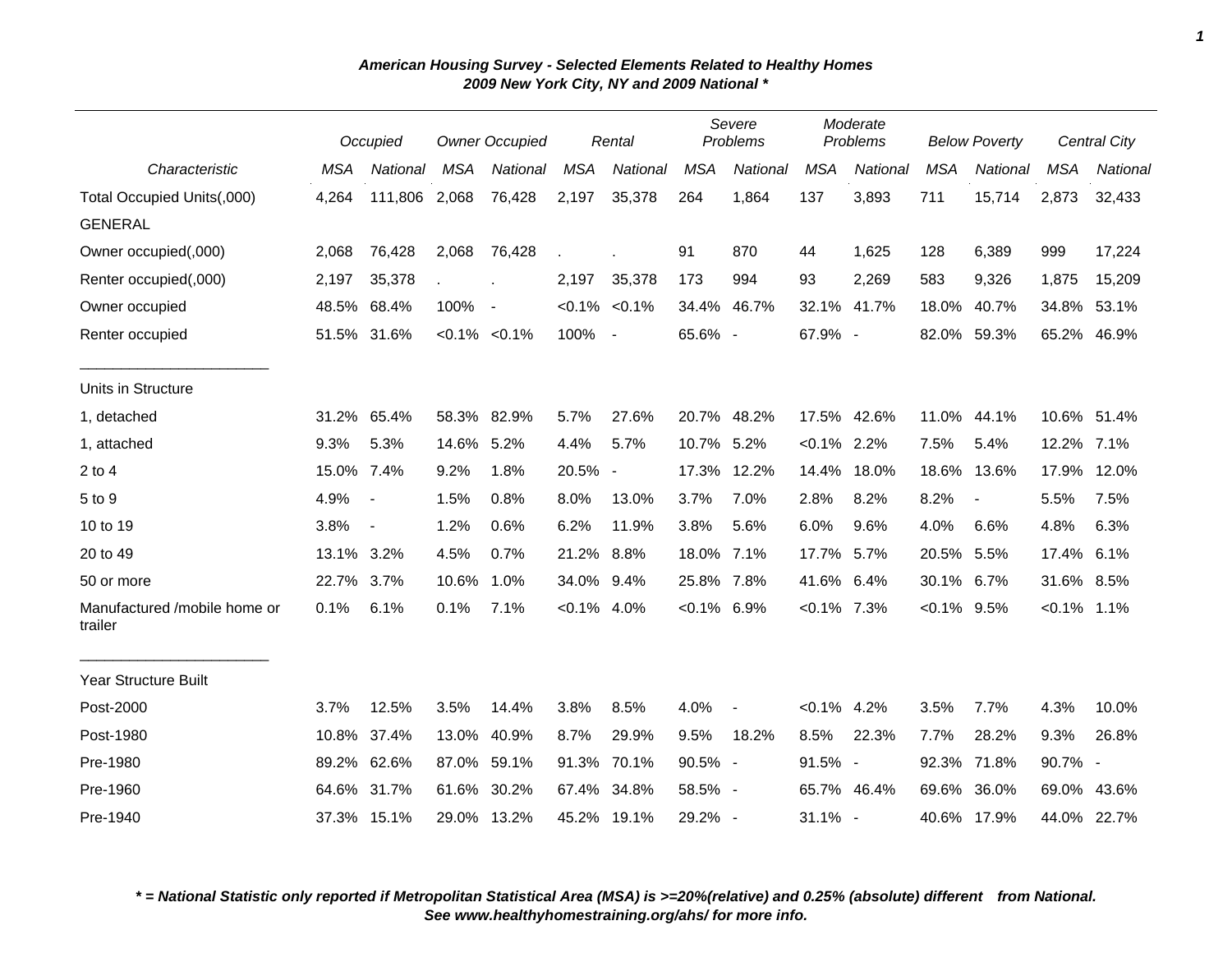|                                                        |            | Occupied    |            | <b>Owner Occupied</b> |            | Rental      |                | Severe<br>Problems |                | Moderate<br>Problems |                | <b>Below Poverty</b> |            | <b>Central City</b> |
|--------------------------------------------------------|------------|-------------|------------|-----------------------|------------|-------------|----------------|--------------------|----------------|----------------------|----------------|----------------------|------------|---------------------|
| Characteristic                                         | <b>MSA</b> | National    | <b>MSA</b> | National              | <b>MSA</b> | National    | <b>MSA</b>     | National           | <b>MSA</b>     | National             | <b>MSA</b>     | National             | <b>MSA</b> | National            |
| Foundation (for 1-unit not<br>manufactured)            |            |             |            |                       |            |             |                |                    |                |                      |                |                      |            |                     |
| 1-Unit not manufactured(,000)                          | 1,728      | 79,052      | 1,507      | 67,276                | 221        | 11,776      | 83             | 993                | 24             | 1,743                | 132            | 7,768                | 654        | 18,978              |
| With a basement under all of<br>house                  | 69.6%      | 33.8%       |            | 69.4% 35.4%           |            | 71.0% 24.6% | 70.5%          | 36.3%              | 61.5%          | 22.2%                | 69.9%          | 26.6%                | 83.3%      | 32.9%               |
| With a basement under part of<br>house                 |            | 13.7% 10.4% | 13.7%      | 10.9%                 | 13.7% 7.3% |             | 8.8%           | $\blacksquare$     | 9.4%           | 7.4%                 | 13.8% 8.3%     |                      | 6.5%       | 8.1%                |
| With a crawl space                                     | 2.6%       | 22.8%       | 2.9%       | 22.0%                 | 0.9%       | 27.5%       | 6.0%           | 30.8%              | 9.2%           | 42.7%                | 4.5%           | 26.1%                | 2.3%       | 20.9%               |
| On a concrete slab                                     | 13.6%      | 31.5%       | 13.7%      | 30.4%                 | 12.9%      | 38.1%       | 14.7%          | 23.6%              | 19.9% -        |                      | 11.9%          | 36.2%                | 7.4%       | 36.7%               |
| In some other way                                      | 0.4%       | 1.5%        | 0.3%       | 1.3%                  | 1.5%       | 2.5%        | $< 0.1\%$ 2.2% |                    | $< 0.1\%$ 5.3% |                      | $< 0.1\%$ 2.8% |                      | 0.5%       | 1.4%                |
| <b>EXTERIOR</b>                                        |            |             |            |                       |            |             |                |                    |                |                      |                |                      |            |                     |
| <b>External Building Conditions</b>                    |            |             |            |                       |            |             |                |                    |                |                      |                |                      |            |                     |
| Sagging roof                                           | 0.8%       | 2.3%        | 0.9%       | 1.9%                  | $< 0.1\%$  | 4.0%        | $< 0.1\%$ 9.2% |                    | 12.0% -        |                      | 1.7%           | 5.2%                 | 0.3%       | 2.5%                |
| Missing roofing material                               | 2.3%       | 5.6%        | 1.9%       | 5.2%                  | 4.7%       | 7.5%        | 2.3%           | 14.2%              | 12.0%          | 14.7%                | 5.0%           | 8.5%                 | 3.1%       | 6.2%                |
| Hole in roof                                           | 0.7%       | 1.7%        | 0.6%       | 1.5%                  | 2.0%       | 3.3%        | $< 0.1\%$ 8.2% |                    |                | $< 0.1\%$ 11.9%      | 1.6%           | 4.2%                 | 0.9%       | 1.9%                |
| Missing bricks, siding, other<br>outside wall material | 1.5%       | 2.8%        | 1.2%       | 2.3%                  | 3.8%       | 5.2%        | $<0.1\%$ 6.8%  |                    |                | 22.6% 14.3%          | 6.5%           | $\blacksquare$       | 1.0%       | 3.0%                |
| Sloping outside walls                                  | 0.6%       | 1.4%        | 0.4%       | 1.1%                  | 2.2%       | 3.0%        | $< 0.1\%$ 7.3% |                    | 12.0% 7.0%     |                      | $< 0.1\%$      | 3.2%                 | 0.4%       | 1.6%                |
| Boarded up windows                                     | 0.3%       | 1.0%        | 0.2%       | 0.8%                  | 1.4%       | 2.0%        | $< 0.1\%$ 3.4% |                    | 12.0%          | 4.6%                 | $< 0.1\%$      | 2.7%                 | $< 0.1\%$  | 1.1%                |
| Broken windows                                         | 0.6%       | 3.6%        | 0.5%       | 3.0%                  | 0.8%       | 6.8%        | $< 0.1\%$ 9.4% |                    | 12.0% -        |                      | 2.6%           | 7.1%                 | 0.6%       | 4.2%                |
| Bars on windows                                        | 9.5%       | 4.0%        | 8.4%       | 3.7%                  | 17.0%      | 5.5%        | 14.8% 7.3%     |                    | $< 0.1\%$ 8.1% |                      | 18.8%          | 6.8%                 | 21.4%      | 10.2%               |
| Foundation crumbling or has open<br>crack or hole      | 1.5%       | 2.7%        | 1.4%       | 2.4%                  | 2.1%       | 4.2%        | $< 0.1\%$ 6.7% |                    |                | $< 0.1\%$ 12.1%      | 1.2%           | 4.2%                 | 1.2%       | 3.5%                |
| None of the above                                      |            | 33.2% 62.4% |            | 60.5% 78.6%           | 7.5%       | 27.5%       |                | 25.8% 37.8%        | 12.7%          | 28.0%                | 12.5% 41.0%    |                      |            | 16.7% 44.5%         |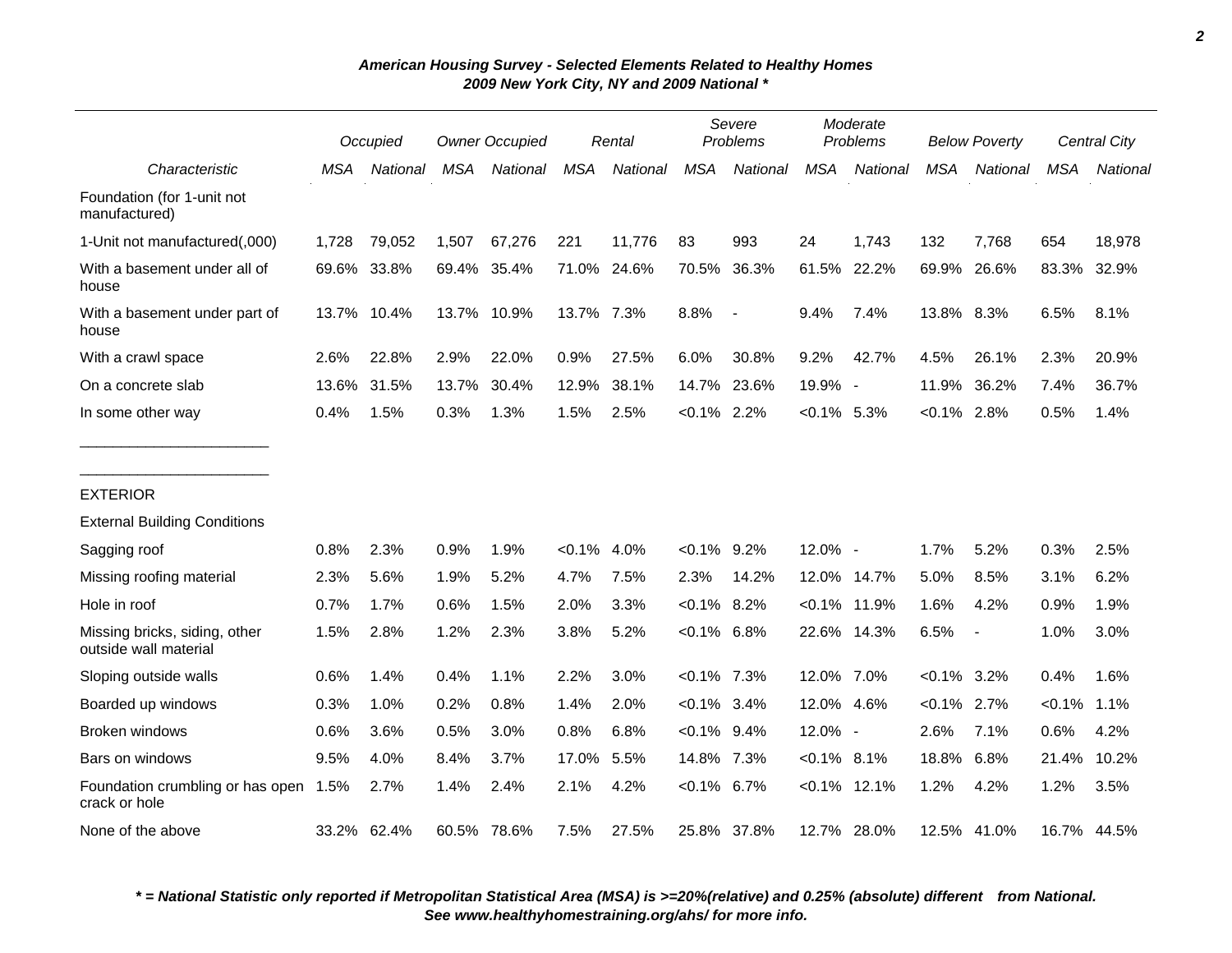|                                         |            | Occupied                 |            | <b>Owner Occupied</b>    |            | Rental                   |            | Severe<br>Problems       |            | Moderate<br>Problems |                | <b>Below Poverty</b>     |            | Central City             |
|-----------------------------------------|------------|--------------------------|------------|--------------------------|------------|--------------------------|------------|--------------------------|------------|----------------------|----------------|--------------------------|------------|--------------------------|
| Characteristic                          | <b>MSA</b> | National                 | <b>MSA</b> | National                 | <b>MSA</b> | National                 | <b>MSA</b> | National                 | <b>MSA</b> | National             | <b>MSA</b>     | National                 | <b>MSA</b> | National                 |
| None of the above(excluding<br>bars)    | 36.3%      | 64.6%                    |            | 65.5% 81.2%              | 8.9%       | 28.9%                    |            | 29.6% 40.4%              |            | 12.7% 30.5%          | 15.8%          | 43.8%                    |            | 20.6% 48.9%              |
| Water Leakage During Last 12<br>Months  |            |                          |            |                          |            |                          |            |                          |            |                      |                |                          |            |                          |
| With leakage from outside<br>structure  | 5.8%       | 9.9%                     | 5.5%       | 10.4%                    | 6.1%       | 8.9%                     | 7.6%       | 18.0%                    |            | 12.7% 28.7%          | 6.3%           | 10.5%                    | 4.8%       | 10.3%                    |
| Roof                                    | 3.0%       | 5.4%                     | 2.8%       | 5.7%                     | 3.1%       | 4.7%                     | 4.2%       | 11.4%                    | 6.4%       | 21.3%                | 2.9%           | 6.0%                     | 2.4%       | 5.3%                     |
| <b>Basement leak</b>                    | 1.0%       | 2.7%                     | 2.0%       | 3.3%                     | 0.1%       | 1.6%                     | $< 0.1\%$  | 3.1%                     | 1.7%       | 5.5%                 | $< 0.1\%$      | 2.0%                     | 0.3%       | 2.8%                     |
| Walls, closed windows, or doors<br>leak | 1.1%       | 1.9%                     | 0.5%       | 1.7%                     | 1.7%       | 2.4%                     | 2.7%       | 5.7%                     | 4.7%       | 7.2%                 | 1.3%           | 2.6%                     | 1.3%       | 2.5%                     |
| Other or Unknown exterior Leak          | 1.0%       | $\overline{\phantom{a}}$ | 0.4%       | 1.0%                     | 1.5%       | 1.2%                     | 1.1%       | 2.5%                     | 2.7%       | 4.0%                 | 2.3%           | 1.2%                     | 1.2%       | $\overline{\phantom{a}}$ |
| <b>INTERIOR</b>                         |            |                          |            |                          |            |                          |            |                          |            |                      |                |                          |            |                          |
| Damage                                  |            |                          |            |                          |            |                          |            |                          |            |                      |                |                          |            |                          |
| Holes in floors                         | 1.1%       | $\overline{\phantom{a}}$ | 0.5%       | 0.8%                     | 1.7%       | $\overline{\phantom{a}}$ | 5.6%       | 7.3%                     | 8.0%       | 10.0%                | 1.9%           | $\sim$                   | 1.3%       |                          |
| Open cracks or holes                    | 5.0%       | $\blacksquare$           | 3.0%       | 4.1%                     | 6.8%       | $\overline{\phantom{a}}$ | 8.3%       | 16.1%                    | 30.8% -    |                      | 8.4%           | $\sim$                   | 5.7%       |                          |
| Broken plaster or peeling paint         | 2.3%       | $\overline{\phantom{a}}$ | 0.8%       | 1.6%                     | 3.7%       | $\overline{\phantom{a}}$ | 9.6%       | $\overline{\phantom{a}}$ |            | 24.6% 19.3%          | 3.2%           | $\sim$                   | 3.0%       |                          |
| Water Leakage During Last 12<br>Months  |            |                          |            |                          |            |                          |            |                          |            |                      |                |                          |            |                          |
| With leakage from inside structure 7.7% |            | $\blacksquare$           | 4.5%       | 6.8%                     | 10.6% -    |                          | 9.4%       | 16.3%                    | 32.1% -    |                      | 9.2%           | $\sim$                   | 8.6%       | $\overline{\phantom{a}}$ |
| Fixtures backed up or overflowed        | 1.3%       | 2.0%                     | 1.0%       | 1.6%                     | 1.6%       | 2.9%                     | 2.2%       | 4.0%                     | 7.1%       | 8.9%                 | 2.1%           | $\sim$                   | 1.3%       | 2.6%                     |
| Pipes leaked                            | 4.3%       | $\overline{\phantom{a}}$ | 2.5%       | $\overline{\phantom{a}}$ | 6.0%       | $\overline{\phantom{a}}$ | 5.8%       | 9.4%                     | 18.4%      | 14.6%                | 5.0%           | $\overline{\phantom{a}}$ | 4.9%       | $\overline{\phantom{a}}$ |
| Broken water heater                     | 0.2%       | 1.0%                     | $< 0.1\%$  | 1.0%                     | 0.4%       | 1.0%                     | $< 0.1\%$  | 1.6%                     | 2.8%       | 3.8%                 | $< 0.1\%$ 1.0% |                          | 0.3%       | 1.0%                     |
| Other or Unknown                        | 2.2%       | $\blacksquare$           | 1.0%       | 1.7%                     | 3.4%       |                          | 2.8%       | 5.1%                     | 14.8%      | 6.4%                 | 2.9%           | $\blacksquare$           | 2.7%       |                          |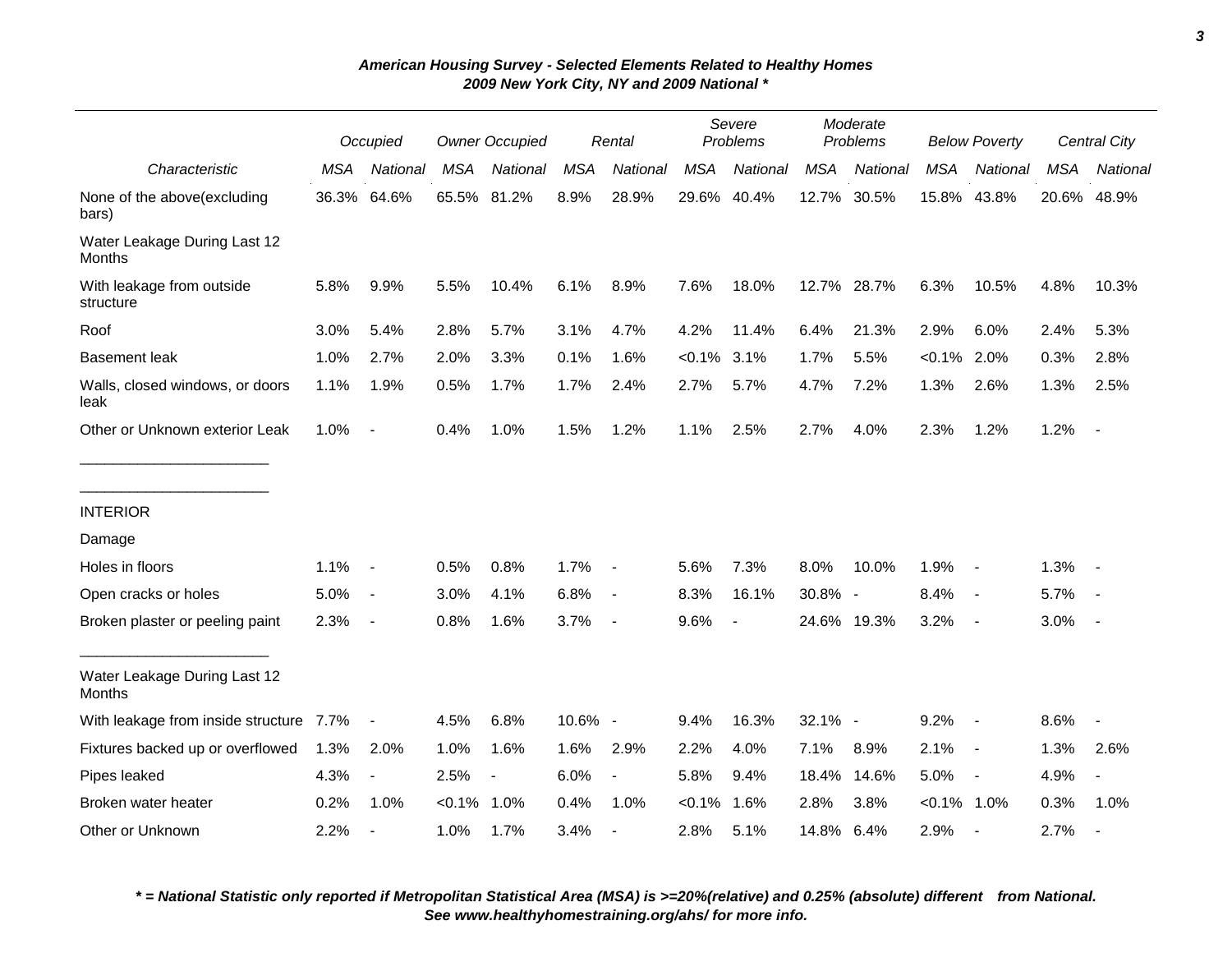|                                                         | Occupied       |                          | <b>Owner Occupied</b> |                | Rental         |                          | Severe<br>Problems |                          | Moderate<br>Problems |                          | <b>Below Poverty</b> |                          | Central City |                          |
|---------------------------------------------------------|----------------|--------------------------|-----------------------|----------------|----------------|--------------------------|--------------------|--------------------------|----------------------|--------------------------|----------------------|--------------------------|--------------|--------------------------|
| Characteristic                                          | <b>MSA</b>     | National                 | <b>MSA</b>            | National       | MSA            | National                 | <b>MSA</b>         | National                 | <b>MSA</b>           | National                 | <b>MSA</b>           | National                 | <b>MSA</b>   | National                 |
|                                                         |                |                          |                       |                |                |                          |                    |                          |                      |                          |                      |                          |              |                          |
| Rodents                                                 |                |                          |                       |                |                |                          |                    |                          |                      |                          |                      |                          |              |                          |
| Signs of rats in last 3 mon.                            | 0.6%           | $\blacksquare$           | 0.1%                  | 0.5%           | 1.1%           | 0.8%                     | 1.9%               | 3.1%                     | 4.0%                 |                          | 1.2%                 | $\overline{\phantom{a}}$ | 0.8%         |                          |
| Signs of mice in last 3 mon.                            | 8.5%           | 5.5%                     | 3.0%                  | 5.2%           | 13.7%          | 6.1%                     | 13.7%              | $\overline{\phantom{a}}$ | 25.6%                | 12.1%                    | 15.8%                | 7.3%                     | 11.0%        | 5.2%                     |
| Signs of rodents, not sure which<br>kind in last 3 mon. | 0.6%           | $\overline{\phantom{a}}$ | 0.1%                  | $\blacksquare$ | 1.1%           | 0.6%                     | 1.0%               | 1.5%                     | 2.4%                 | 1.4%                     | 1.4%                 | 0.7%                     | 0.9%         | 0.5%                     |
| Electrical                                              |                |                          |                       |                |                |                          |                    |                          |                      |                          |                      |                          |              |                          |
| No electrical wiring                                    | $< 0.1\%$ 0.1% |                          | $< 0.1\%$ 0.1%        |                | $< 0.1\%$ 0.1% |                          | $< 0.1\%$          | 3.0%                     | $< 0.1\%$            | 0.0%                     | $< 0.1\%$ 0.1%       |                          | $< 0.1\%$ -  |                          |
| Exposed wiring                                          | 0.3%           | $\overline{\phantom{a}}$ | $<0.1\%$ 0.3%         |                | 0.6%           | $\overline{\phantom{a}}$ | 1.0%               | 2.7%                     | 1.6%                 | 0.8%                     | 1.2%                 | 0.5%                     | 0.4%         |                          |
| Rooms without electric outlets                          | 1.2%           | $\overline{\phantom{a}}$ | 0.7%                  | $\blacksquare$ | 1.6%           | $\blacksquare$           | 2.7%               | 7.1%                     | 1.6%                 | 2.7%                     | 2.2%                 | $\overline{\phantom{a}}$ | 1.3%         | $\blacksquare$           |
| Fuses/breakers blown in last 3<br>mon.                  | 4.4%           | 8.8%                     | 4.6%                  | 8.9%           | 4.3%           | 8.8%                     | 7.9%               | 14.5%                    | 5.5%                 | 15.5%                    | 3.9%                 | 8.0%                     | 3.6%         | 9.1%                     |
| Sanitation                                              |                |                          |                       |                |                |                          |                    |                          |                      |                          |                      |                          |              |                          |
| Lacking complete kitchen facilities                     | 2.6%           | 1.6%                     | 1.6%                  | 0.5%           | 3.6%           | $\blacksquare$           | 2.9%               | 6.6%                     | 75.5%                | 41.8%                    | 3.3%                 | $\blacksquare$           | 3.3%         | $\overline{\phantom{a}}$ |
| Lacking some or all plumbing<br>facilities              | 4.9%           | 1.1%                     | 4.0%                  | 0.8%           | 5.8%           | 1.9%                     | 77.8% -            |                          | 1.6%                 | 0.1%                     | 3.6%                 | 1.9%                     | 6.4%         | 1.7%                     |
| Water not safe to drink                                 | 5.8%           | 7.6%                     | 5.1%                  | $\blacksquare$ | 6.4%           | 11.1%                    | 7.9%               | 12.4%                    | 8.1%                 | 14.2%                    | 6.7%                 | 11.4%                    | 4.7%         | 9.0%                     |
| Water stoppage in last 3 mon.                           | 2.3%           | 3.3%                     | 0.9%                  | 2.7%           | 3.6%           | 4.6%                     | 7.5%               | $\overline{\phantom{a}}$ | 9.9%                 | $\overline{\phantom{a}}$ | 4.0%                 | $\overline{\phantom{a}}$ | 2.6%         | 3.4%                     |
| No flush toilets working some time<br>in last 3 mon.    | 2.0%           | $\overline{\phantom{a}}$ | 0.3%                  | 1.2%           | 3.6%           | $\blacksquare$           | 4.2%               | $\overline{\phantom{a}}$ | 8.6%                 | $\blacksquare$           | 3.7%                 | $\sim$                   | 2.6%         | $\overline{\phantom{a}}$ |
| With sewage disposal<br>breakdowns in last 3 mon.       | 0.7%           | 1.3%                     | 0.8%                  | 1.1%           | 0.7%           | 1.6%                     | $<0.1\%$ 3.3%      |                          | 3.5%                 | $\overline{\phantom{a}}$ | 1.0%                 | 1.9%                     | 0.7%         | 1.6%                     |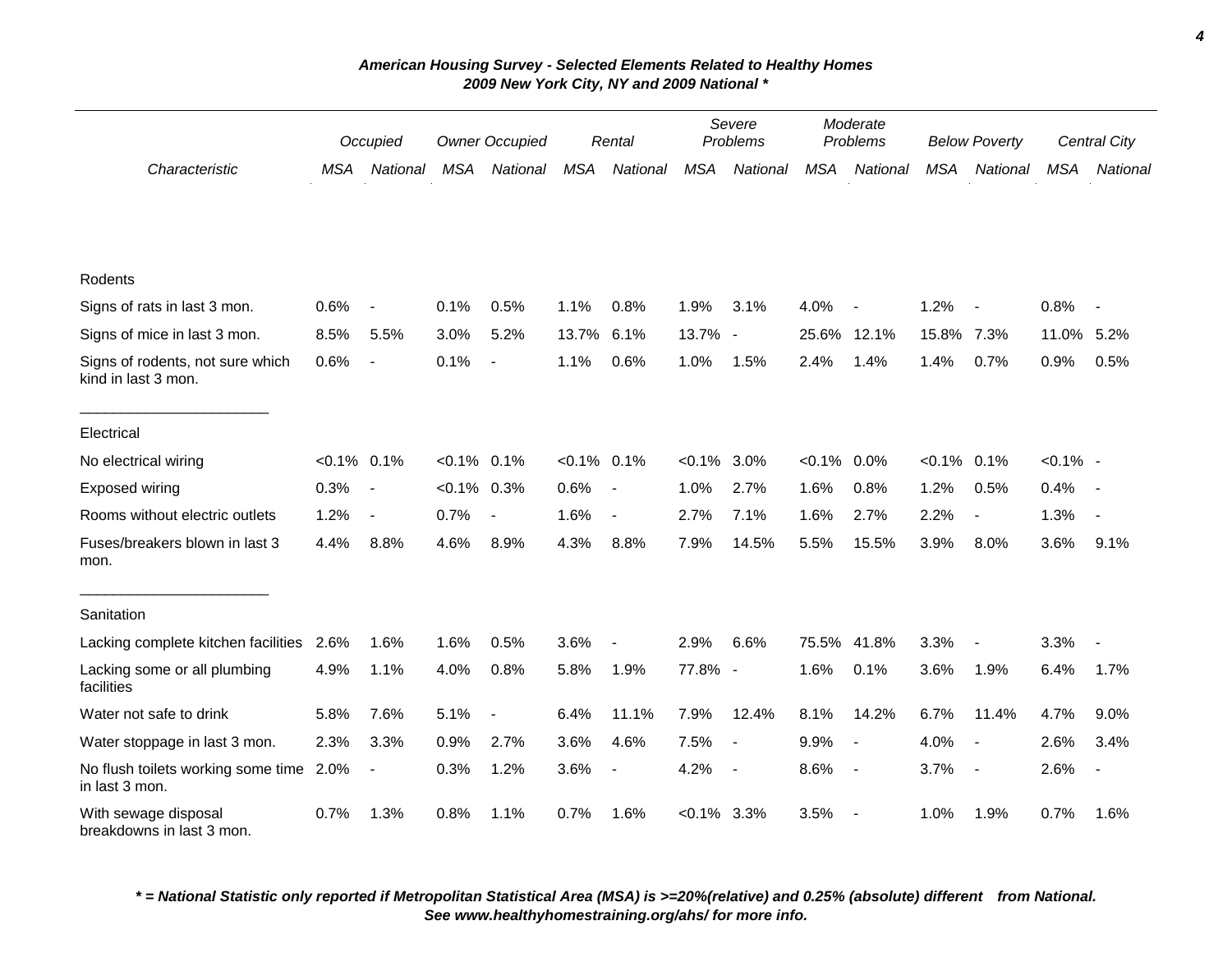|                                                           |                | Occupied                 |                | <b>Owner Occupied</b> |                | Rental   |                     | Severe<br>Problems |                     | Moderate<br>Problems |                | <b>Below Poverty</b> |                | Central City             |
|-----------------------------------------------------------|----------------|--------------------------|----------------|-----------------------|----------------|----------|---------------------|--------------------|---------------------|----------------------|----------------|----------------------|----------------|--------------------------|
| Characteristic                                            | <b>MSA</b>     | National                 | <b>MSA</b>     | National              | <b>MSA</b>     | National | <b>MSA</b>          | National           | <b>MSA</b>          | National             | <b>MSA</b>     | National             | <b>MSA</b>     | National                 |
| Septic tank, cesspool, chemical<br>toilet                 | 6.8%           | 20.2%                    | 12.5%          | 25.9%                 | 1.5%           | 7.7%     | 3.9%                | 14.8%              | 3.2%                | 15.7%                | 2.2%           | 14.7%                | 0.1%           | 1.2%                     |
| With septic tank or cesspool<br>breakdowns in last 3 mon. | $< 0.1\%$ 0.2% |                          | $< 0.1\%$ 0.3% |                       | $< 0.1\%$ 0.2% |          | $< 0.1\%$ 0.7%      |                    | $< 0.1\%$ 0.4%      |                      | $< 0.1\%$ 0.2% |                      | $< 0.1\%$ -    |                          |
| <b>HEATING/FUEL</b>                                       |                |                          |                |                       |                |          |                     |                    |                     |                      |                |                      |                |                          |
| <b>Main Heating Equipment</b>                             |                |                          |                |                       |                |          |                     |                    |                     |                      |                |                      |                |                          |
| Warm-air furnace                                          | 23.9%          | 63.6%                    | 28.5% 67.6%    |                       | 19.6%          | 55.0%    | 25.4%               | 48.9%              | 24.7%               | 39.0%                | 21.0% 57.0%    |                      | 21.6%          | 62.8%                    |
| Steam or hot water system                                 | 71.3%          | 11.2%                    | 67.6%          | 9.8%                  | 74.8%          | 14.2%    | 69.3%               | 21.1%              | 72.1%               | 12.9%                | 74.1%          | 11.4%                | 73.7%          | 15.5%                    |
| Electric heat pump                                        | 0.5%           | 11.9%                    | 0.5%           | 12.8%                 | 0.4%           | 9.9%     | $< 0.1\%$ 6.5%      |                    | 1.6%                | 4.9%                 | 0.4%           | 9.6%                 | 0.4%           | 8.6%                     |
| Built-in electric units                                   | 1.8%           | 4.3%                     | 1.2%           | 2.8%                  | 2.4%           | 7.5%     | 3.7%                | 6.0%               | $< 0.1\%$ 4.8%      |                      | 1.1%           | 5.7%                 | 1.6%           | 3.7%                     |
| Floor, wall, or other built-in hot air<br>without ducts   | 1.9%           | 4.3%                     | 1.3%           | 2.7%                  | 2.5%           | 7.8%     | 1.6%                | 5.5%               | $< 0.1\%$ 5.4%      |                      | 2.9%           | 7.2%                 | 2.1%           | 5.7%                     |
| Room heaters with flue                                    | 0.3%           | 0.8%                     | 0.3%           | 0.8%                  | 0.2%           | 1.0%     | $< 0.1\%$ 0.8%      |                    | $< 0.1\%$ 1.1%      |                      | 0.2%           | 1.6%                 | 0.4%           | $\overline{\phantom{a}}$ |
| Room heaters without flue                                 | $< 0.1\%$ -    |                          | $< 0.1\%$ -    |                       | $< 0.1\%$ -    |          | $< 0.1\%$ 1.9%      |                    | $< 0.1\%$ 27.5%     |                      | $< 0.1\%$ 2.2% |                      | $< 0.1\%$ 0.7% |                          |
| Portable electric heaters                                 | $< 0.1\%$ 1.0% |                          | 0.1%           | 0.7%                  | $< 0.1\%$ 1.8% |          | $< 0.1\%$ 3.1%      |                    | $< 0.1\%$ 2.1%      |                      | $< 0.1\%$ 2.7% |                      | 0.1%           | 1.3%                     |
| <b>Stoves</b>                                             | $< 0.1\%$ -    |                          | $< 0.1\%$ -    |                       | $< 0.1\%$ 0.5% |          | $< 0.1\%$ 4.2%      |                    | $< 0.1\%$ -         |                      | $< 0.1\%$ 1.3% |                      | $< 0.1\%$ 0.1% |                          |
| Fireplace with inserts                                    | $< 0.1\%$ 0.2% |                          | $< 0.1\%$ 0.2% |                       | $< 0.1\%$ -    |          | $< 0.1\%$ 0.1%      |                    | $< 0.1\%$ 0.1%      |                      | $< 0.1\%$ -    |                      | $< 0.1\%$ -    |                          |
| Fireplace without inserts                                 | $< 0.1\%$ -    |                          | $< 0.1\%$ -    |                       | $< 0.1\%$ -    |          | $< 0.1\%$ $< 0.1\%$ |                    | $< 0.1\%$ $< 0.1\%$ |                      | $< 0.1\%$ -    |                      | $< 0.1\%$ -    |                          |
| Other                                                     | 0.3%           | $\overline{\phantom{a}}$ | 0.5%           | $\sim$                | 0.2%           | 0.4%     | $< 0.1\%$ 0.8%      |                    | 1.6%                | 0.4%                 | 0.3%           | 0.7%                 | 0.2%           | $\sim$                   |
| No heating equipment                                      | $< 0.1\%$      | 0.3%                     | $< 0.1\%$ 0.3% |                       | $< 0.1\%$      | 0.5%     | $< 0.1\%$ -         |                    | $< 0.1\%$           | 0.5%                 | $< 0.1\%$ 0.5% |                      | $< 0.1\%$ 0.6% |                          |
| Cooking stove                                             | $< 0.1\%$ 0.1% |                          | $< 0.1\%$ -    |                       | $< 0.1\%$ 0.1% |          | $< 0.1\%$ 0.2%      |                    | $< 0.1\%$ 0.1%      |                      | $< 0.1\%$ 0.2% |                      | $< 0.1\%$ 0.1% |                          |
| Water Heating Fuel                                        |                |                          |                |                       |                |          |                     |                    |                     |                      |                |                      |                |                          |
| Electricity                                               | 5.3%           | 40.7%                    | 5.5%           | 38.4%                 | 5.0%           | 45.6%    | 5.3%                | 31.9%              | 5.5%                | 40.1%                | 4.0%           | 47.4%                | 4.4%           | 31.0%                    |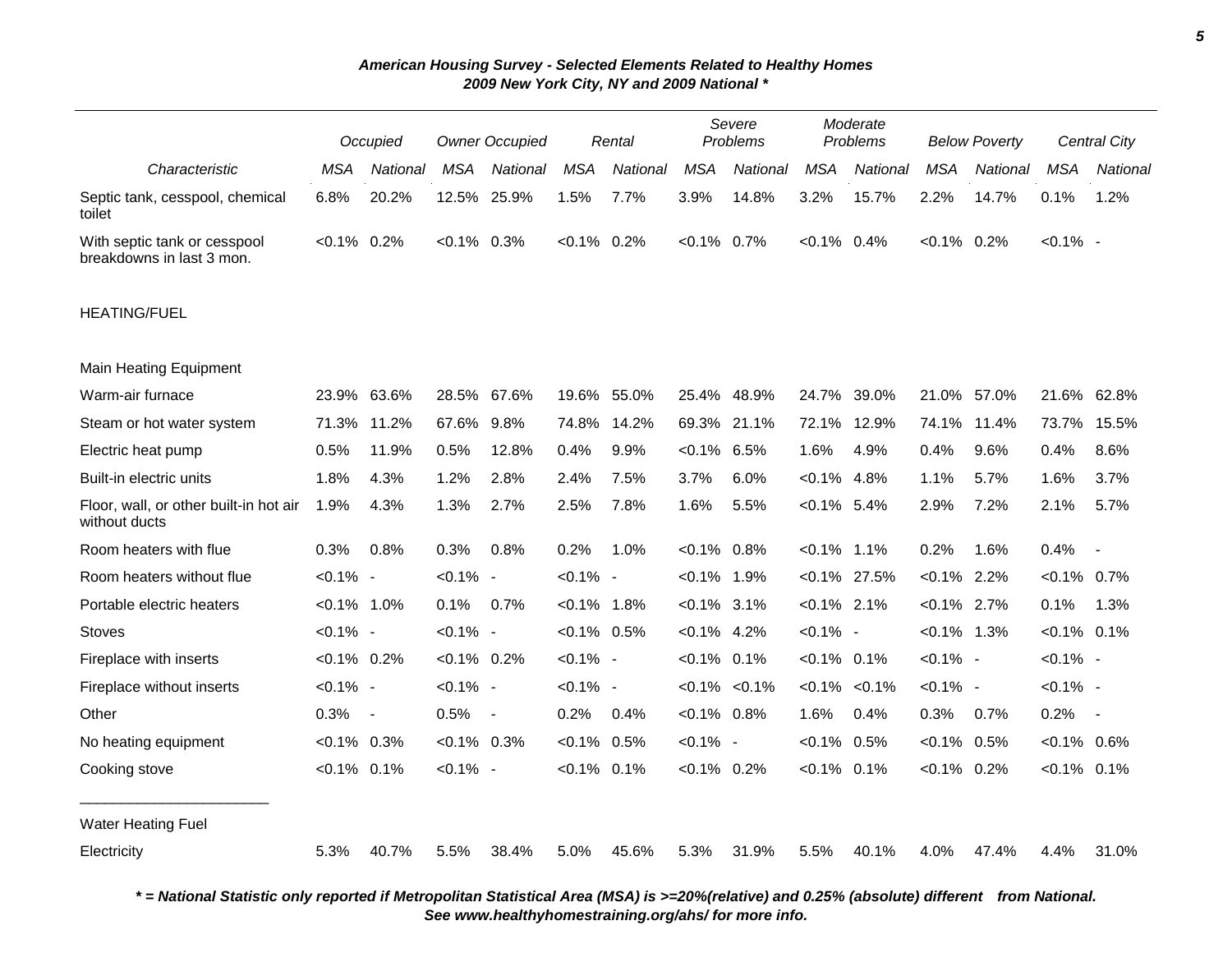|                                                        |             | Occupied                 |             | <b>Owner Occupied</b> |                | Rental                   |                | Severe<br>Problems  |                | Moderate<br>Problems |                | <b>Below Poverty</b>     |             | Central City             |
|--------------------------------------------------------|-------------|--------------------------|-------------|-----------------------|----------------|--------------------------|----------------|---------------------|----------------|----------------------|----------------|--------------------------|-------------|--------------------------|
| Characteristic                                         | <b>MSA</b>  | National                 | <b>MSA</b>  | National              | <b>MSA</b>     | National                 | <b>MSA</b>     | National            | <b>MSA</b>     | National             | <b>MSA</b>     | National                 | <b>MSA</b>  | National                 |
| Gas, LP/bottled gas                                    | 54.3% -     |                          | 60.1% -     |                       | 48.9% -        |                          | 52.9% -        |                     |                | 34.6% 54.7%          | 53.9% -        |                          | 56.1% -     |                          |
| Fuel oil                                               | 40.3% 4.2%  |                          | 34.3% 4.0%  |                       | 45.9% 4.5%     |                          | 41.9% 9.9%     |                     | 59.9% 4.8%     |                      | 42.1% 3.7%     |                          | 39.5% 4.8%  |                          |
| Kerosene or other liquid fuel                          | $< 0.1\%$ - |                          | $< 0.1\%$ - |                       | $< 0.1\%$ -    |                          |                | $< 0.1\%$ $< 0.1\%$ | $< 0.1\%$ 0.1% |                      | $< 0.1\%$ -    |                          | $< 0.1\%$ - |                          |
| Other                                                  | 0.1%        | $\overline{\phantom{a}}$ | 0.1%        | 0.4%                  | 0.1%           | $\overline{\phantom{a}}$ | $< 0.1\%$ 0.6% |                     | $< 0.1\%$ 0.3% |                      | $< 0.1\%$ 0.1% |                          | 0.1%        | $\overline{\phantom{a}}$ |
| Clothes Dryer(,000)                                    | 1,806       | 90,905                   | 1,526       | 72,562                | 280            | 18,343                   | 76             | 1,048               | 39             | 2,245                | 136            | 9,428                    | 747         | 21,757                   |
| Have Clothes Dryer                                     | 42.3%       | 81.3%                    | 73.8%       | 94.9%                 | 12.7%          | 51.8%                    | 28.9%          | 56.2%               | 28.1%          | 57.7%                | 19.1%          | 60.0%                    | 26.0%       | 67.1%                    |
| Electricity                                            | 52.7% 77.5% |                          | 50.5%       | 75.9%                 | 64.8%          | 84.2%                    |                | 48.7% 76.5%         |                | 53.5% 82.2%          |                | 50.7% 82.6%              | 45.2%       | 73.5%                    |
| Gas, LP gas (liquid propane)                           |             | 47.1% 22.4%              | 49.3%       | 24.1%                 | 35.2%          | 15.7%                    |                | 51.3% 23.5%         |                | 46.5% 17.8%          | 49.3%          | 17.4%                    | 54.5%       | 26.4%                    |
| Other                                                  | 0.1%        | $\overline{\phantom{a}}$ | 0.2%        |                       | $< 0.1\%$ 0.1% |                          |                | $< 0.1\%$ $< 0.1\%$ |                | $< 0.1\%$ $< 0.1\%$  | $< 0.1\%$ 0.1% |                          | 0.3%        |                          |
| <b>Heating Problems</b>                                |             |                          |             |                       |                |                          |                |                     |                |                      |                |                          |             |                          |
| Uncomfortably cold for 24 hours<br>or more last winter | 8.1%        | $\overline{\phantom{a}}$ | 4.2%        | 8.2%                  | 12.0% -        |                          |                | 24.6% 40.2%         |                | 15.6% 20.7%          | 14.4% -        |                          | 8.7%        | $\overline{\phantom{a}}$ |
| Heating equipment breakdowns                           | 3.7%        | 2.4%                     | 1.8%        | $\blacksquare$        | 5.6%           | 3.2%                     | 22.2%          | 31.6%               | 3.7%           | 4.9%                 | 5.7%           | 3.6%                     | 4.3%        | 3.0%                     |
| Other causes                                           | 4.0%        | 6.4%                     | 2.0%        | 6.0%                  | 5.9%           | 7.3%                     | 7.8%           | 10.9%               | 11.1%          | 14.5%                | 8.2%           | $\overline{\phantom{a}}$ | 4.3%        | 6.3%                     |
| Utility interruption                                   | 0.3%        | 2.5%                     | $< 0.1\%$   | 2.9%                  | 0.5%           | 1.5%                     | 1.0%           | 2.4%                | $< 0.1\%$ 2.4% |                      | 0.8%           | 2.0%                     | 0.2%        | 1.4%                     |
| Inadequate heating capacity                            | 1.7%        | 1.0%                     | 0.5%        |                       | 2.8%           | 2.0%                     | 2.8%           |                     | 5.5%           | 4.1%                 | 5.0%           | 2.4%                     | 2.1%        | 1.5%                     |
| Inadequate insulation                                  | 0.5%        | 0.9%                     | 0.5%        |                       | 0.4%           | 1.6%                     | $< 0.1\%$ 2.7% |                     | $< 0.1\%$      | 4.6%                 | 0.4%           | 1.7%                     | 0.6%        | 1.2%                     |
| Cost of heating                                        | 0.5%        | 1.1%                     | 0.2%        | 1.1%                  | 0.8%           | 1.3%                     | $< 0.1\%$ 1.7% |                     | 3.4%           |                      | 0.8%           | 1.7%                     | 0.3%        | 1.3%                     |
| Other                                                  | 1.3%        | 1.6%                     | 0.7%        | 1.4%                  | 1.9%           | $\blacksquare$           | 4.2%           | $\sim$              | 3.1%           | 4.4%                 | 2.0%           | $\overline{\phantom{a}}$ | 1.1%        | 1.7%                     |
| SELECTED PHYSICAL<br><b>PROBLEMS</b>                   |             |                          |             |                       |                |                          |                |                     |                |                      |                |                          |             |                          |
| Severe Physical Problems(,000)                         | 264         | 1,864                    | 91          | 870                   | 173            | 994                      | 264            | 1,864               |                |                      | 40             | 490                      | 230         | 825                      |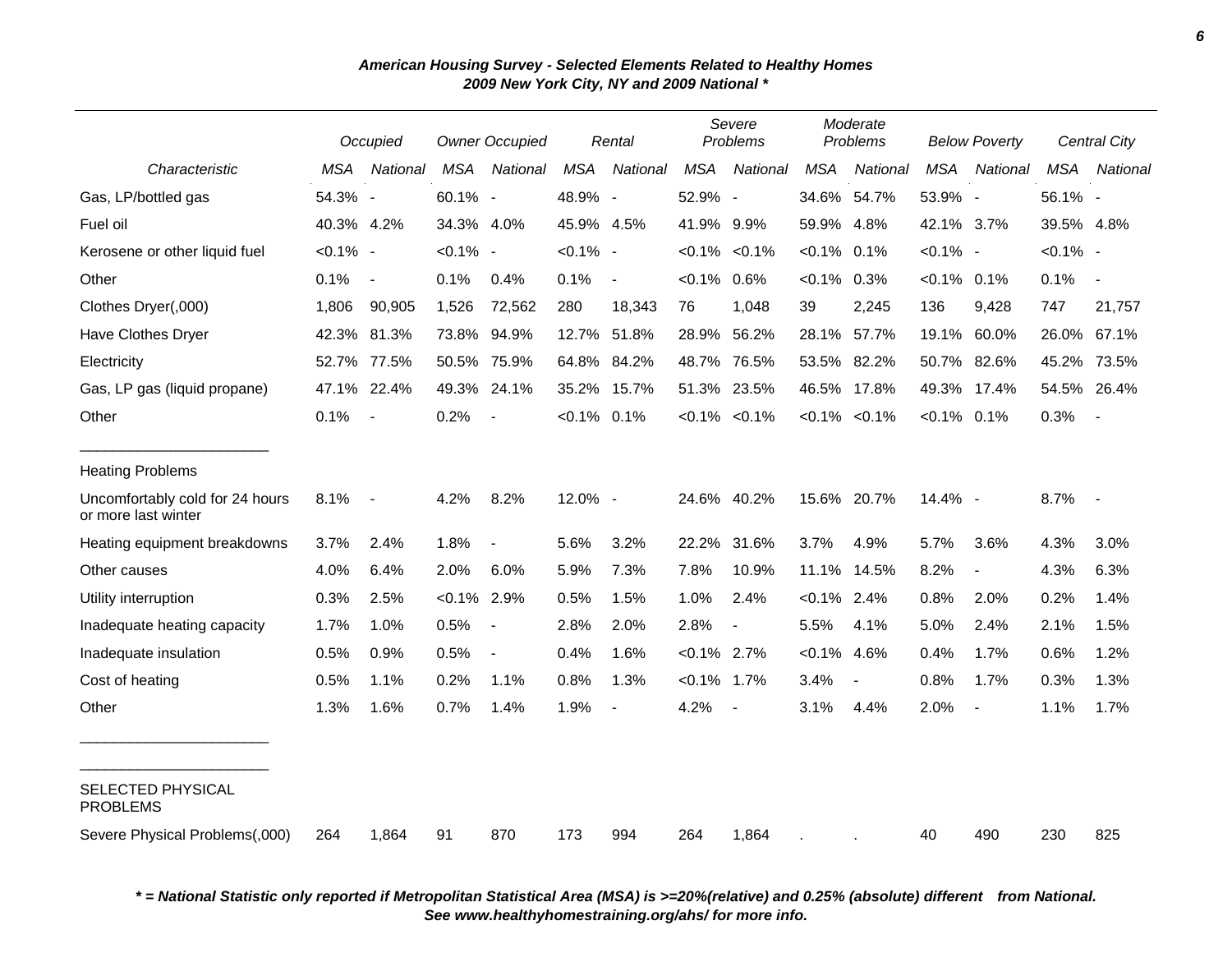|                                               |                | Occupied                 |                | <b>Owner Occupied</b>    |                | Rental         |                | Severe<br>Problems |                | Moderate<br>Problems     |                | <b>Below Poverty</b>     |                | Central City             |
|-----------------------------------------------|----------------|--------------------------|----------------|--------------------------|----------------|----------------|----------------|--------------------|----------------|--------------------------|----------------|--------------------------|----------------|--------------------------|
| Characteristic                                | <b>MSA</b>     | National                 | <b>MSA</b>     | National                 | <b>MSA</b>     | National       | <b>MSA</b>     | National           | <b>MSA</b>     | National                 | <b>MSA</b>     | National                 | <b>MSA</b>     | National                 |
| Severe physical problems                      | 6.2%           | 1.7%                     | 4.4%           | 1.1%                     | 7.9%           | 2.8%           | 100%           | $\overline{a}$     |                |                          | 5.6%           | 3.1%                     | 8.0%           | 2.5%                     |
| Plumbing                                      | 4.8%           | 1.1%                     | 3.8%           | 0.8%                     | 5.8%           | 1.9%           | 77.8% -        |                    |                | ä,                       | 3.6%           | 1.9%                     | 6.4%           | 1.7%                     |
| Heating                                       | 1.3%           | 0.5%                     | 0.6%           | 0.3%                     | 2.0%           | 0.8%           |                | 21.2% 29.2%        |                |                          | 2.0%           | 1.1%                     | 1.5%           | 0.8%                     |
| Electric                                      | $< 0.1\%$      | 0.1%                     | $< 0.1\%$      | 0.1%                     | $< 0.1\%$ -    |                | $< 0.1\%$ 3.8% |                    |                |                          | $< 0.1\%$      | 0.1%                     | $< 0.1\%$ -    |                          |
| Hallways                                      | $< 0.1\%$ 0.0% |                          | $< 0.1\%$ 0.0% |                          | $< 0.1\%$      | $0.0\%$        | $< 0.1\%$ 0.0% |                    |                |                          | $< 0.1\%$      | $0.0\%$                  | $< 0.1\%$ 0.0% |                          |
| Upkeep                                        | 0.1%           | $\overline{\phantom{a}}$ | $< 0.1\%$ -    |                          | 0.2%           |                | 2.0%           | 4.0%               |                |                          | $< 0.1\%$ 0.2% |                          | 0.2%           |                          |
| Moderate Physical<br>Problems(,000)           | 137            | 3,893                    | 44             | 1,625                    | 93             | 2,269          |                |                    | 137            | 3,893                    | 32             | 1,066                    | 115            | 1,580                    |
| Moderate physical problems                    | 3.2%           | $\overline{\phantom{a}}$ | 2.1%           | $\overline{\phantom{a}}$ | 4.2%           | 6.4%           |                |                    | 100%           | $\overline{\phantom{a}}$ | 4.4%           | 6.8%                     | 4.0%           | 4.9%                     |
| Plumbing                                      | 0.2%           | $\blacksquare$           | $< 0.1\%$ 0.1% |                          | 0.3%           |                |                |                    | 5.5%           | 4.2%                     | 0.7%           | 0.4%                     | 0.3%           |                          |
| Heating                                       | $< 0.1\%$ 1.0% |                          | $< 0.1\%$ 0.9% |                          | $< 0.1\%$      | 1.1%           |                |                    |                | $< 0.1\%$ 27.5%          | $< 0.1\%$ 2.1% |                          | $< 0.1\%$ 0.7% |                          |
| Upkeep                                        | 2.4%           | 1.5%                     | 1.6%           | 0.4%                     | 3.2%           |                |                |                    |                | 75.5% 41.8%              | 2.9%           | $\blacksquare$           | 3.0%           | $\overline{\phantom{a}}$ |
| Hallways                                      | $< 0.1\%$ 0.0% |                          | $< 0.1\%$      | $0.0\%$                  | $< 0.1\%$ 0.0% |                |                |                    | $< 0.1\%$ 0.0% |                          | $< 0.1\%$ 0.0% |                          | $< 0.1\%$ 0.0% |                          |
| Kitchen                                       | 0.9%           | $\blacksquare$           | 0.7%           | $\overline{\phantom{a}}$ | 1.1%           | 1.6%           |                |                    | 27.9% -        |                          | 1.8%           | 2.2%                     | 1.1%           | 1.5%                     |
| <b>OVERALL OPINION OF</b><br><b>STRUCTURE</b> |                |                          |                |                          |                |                |                |                    |                |                          |                |                          |                |                          |
| 1(worst)                                      | 1.0%           | 0.5%                     | 0.4%           | $\blacksquare$           | 1.6%           | 1.0%           | 4.4%           | 2.9%               | 4.1%           | 2.1%                     | 1.5%           | $\sim$                   | 1.2%           | 0.8%                     |
| $\overline{\mathbf{c}}$                       | 0.2%           | $\overline{\phantom{a}}$ | 0.1%           | $\blacksquare$           | 0.3%           | 0.6%           | $< 0.1\%$      | 1.5%               | $< 0.1\%$ 1.0% |                          | $< 0.1\%$ 0.7% |                          | 0.2%           |                          |
| 3                                             | 0.7%           | $\overline{\phantom{a}}$ | 0.2%           | $\blacksquare$           | 1.1%           | $\blacksquare$ | 0.9%           | 2.0%               | $< 0.1\%$ 3.3% |                          | 2.1%           | 1.5%                     | 0.7%           | $\overline{\phantom{a}}$ |
| 4                                             | 1.2%           | $\blacksquare$           | 0.4%           | 0.6%                     | 2.0%           | $\sim$         | 4.8%           | $\blacksquare$     | 3.8%           | $\overline{\phantom{a}}$ | 1.9%           | $\overline{\phantom{a}}$ | 1.5%           |                          |
| 5                                             | 3.5%           | 4.9%                     | 1.7%           | 3.2%                     | 5.3%           | 8.5%           | 5.8%           | 8.3%               | 6.9%           | 12.4%                    | 5.5%           | 9.2%                     | 3.9%           | 6.2%                     |
| 6                                             | 5.3%           | $\sim$                   | 3.8%           | $\overline{\phantom{a}}$ | 6.7%           | $\blacksquare$ | 3.4%           | 8.5%               | 13.0% 9.4%     |                          | 6.5%           | $\sim$                   | 5.2%           | $\blacksquare$           |
| $\overline{7}$                                | 15.1% -        |                          | 11.5% -        |                          | 18.5% -        |                |                | 12.2% 17.5%        | 14.2% -        |                          | 16.8% -        |                          | 16.4% -        |                          |
| 8                                             | 29.0% -        |                          | 27.9% -        |                          | 30.1% -        |                |                | 35.3% 24.1%        | 19.9% -        |                          | 30.0% -        |                          | 30.1% -        |                          |